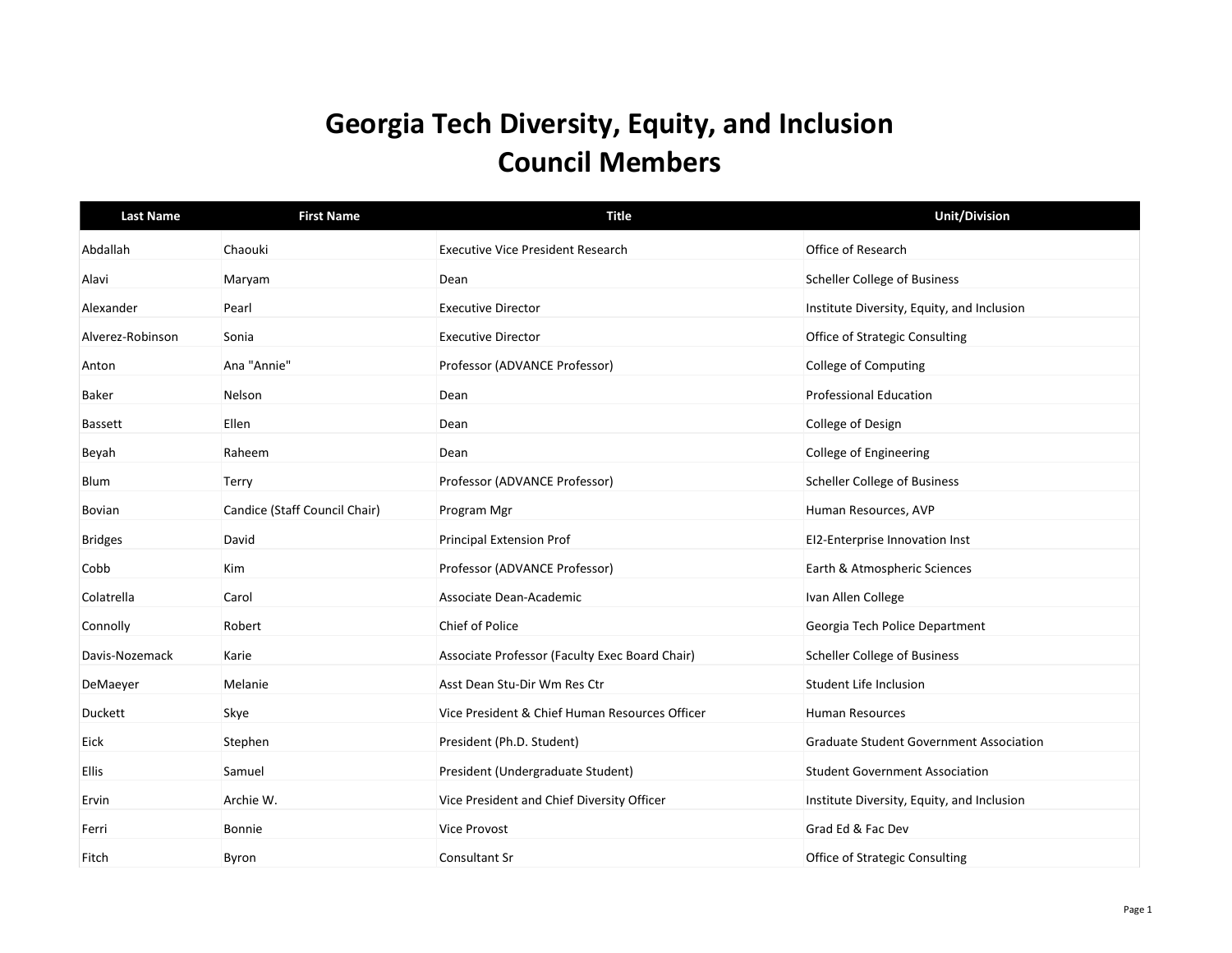| Fox              | Kelly          | <b>Executive Vice President</b>                | <b>Administration and Finance</b>          |
|------------------|----------------|------------------------------------------------|--------------------------------------------|
| Girardot         | Steven         | Interim Vice Provost                           | Undergraduate Education                    |
| Gosden           | Kathleen       | <b>General Counsel</b>                         | Office of the General Counsel              |
| Grinter          | Rebecca "Beki" | Associate Dean                                 | College of Computing                       |
| Grover           | Martha         | Professor (ADVANCE Professor)                  | Chemical and Biomolecular Engr             |
| Hall             | Jim            | Interim Vice President                         | Office of Development                      |
| Henry            | Amy Bass       | Exec Dir                                       | <b>International Education</b>             |
| Hernandez        | Diley "Dyla"   | <b>Associate Vice President</b>                | Institute Diversity, Equity, and Inclusion |
| Hong             | Luoluo         | Vice President                                 | Student Engagement & Well-Being            |
| Hubbard          | Darren         | VP-IT & CIO                                    | OIT- Office of the CIO                     |
| Hudgens          | James          | Senior Vice President & Dir                    | Georgia Tech Research Institute            |
| Husbands-Fealing | Kaye           | Dean                                           | Ivan Allen College                         |
| Irizarry         | Javier         | Associate Professor                            | College of Design                          |
| Isbell           | Charles        | Dean                                           | College of Computing                       |
| Johnson-Marshall | Denise         | <b>ADA Coordinator</b>                         | Institute Diversity, Equity, and Inclusion |
| Kohn             | Paul           | Vice President                                 | <b>Enrollment Service</b>                  |
| Kopkowski        | Renee          | <b>Vice President</b>                          | Institute Communications                   |
| LaBaw            | Phyllis        | Sr. Assoc. Athletics Director                  | ATHL - Administration                      |
| Leigh            | Nancey Green   | Associate Dean of Research (ADVANCE Professor) | College of Design                          |
| Lewis            | Keona          | Assc Dir-Inst Diversity & Res                  | Institute Diversity, Equity, and Inclusion |
| Lozier           | Susan          | Dean                                           | College of Sciences                        |
| Ludlum           | Joe            | <b>Assistant Director</b>                      | <b>Academic Effectiveness Dept</b>         |
| McDonald         | Mary           | Professor (ADVANCE Professor)                  | Ivan Allen College                         |
| McLaughlin       | Steven         | Provost & Executive Vice President             | <b>Academic Affairs</b>                    |
| Monago           | Emily          | Dir-Diversity Strategy                         | Georgia Tech Research Institute            |
| Montoya          | Joseph         | Professor                                      | College of Sciences                        |
| Myanna           | Tegra          | Dir-LGBTQIA Resource Ctr                       | Student Life Inclusion                     |